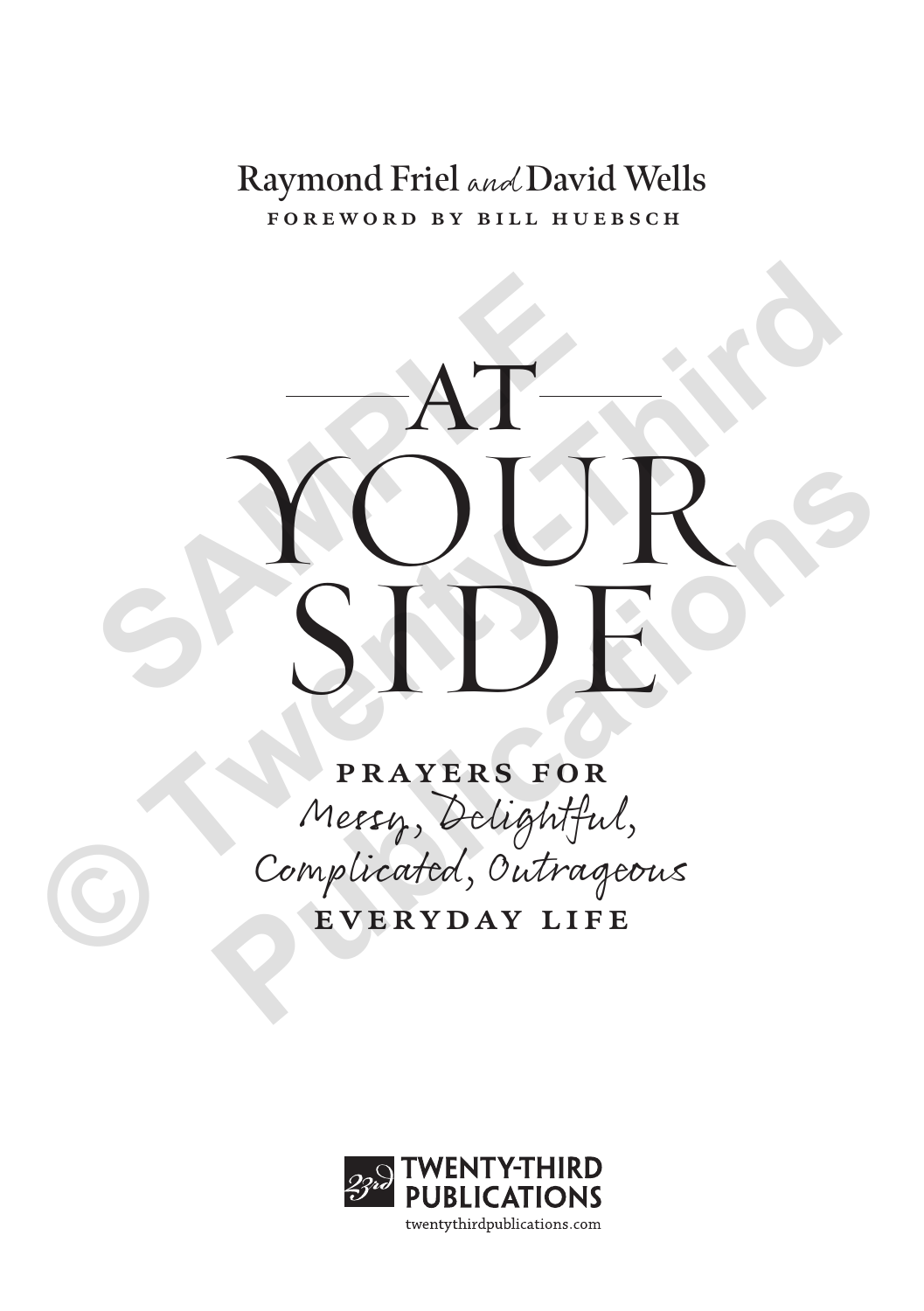# **Contents**

| Foreword by Bill Huebsch                                     | xiii           |
|--------------------------------------------------------------|----------------|
| Introduction - Why we wrote At Your Side                     | 1              |
| Morning Prayer (I)                                           | $\overline{4}$ |
| Morning Prayer (II)                                          | 5              |
| Morning Prayer (III)                                         | 6              |
| Morning Prayer (IV)                                          | 7              |
| Morning Prayer (V)                                           | 8              |
| Morning prayer at the end of the week                        | 9              |
| When I feel sorrow for another - See it. Say it. Sort it out | 11             |
| When I need to lighten up a bit                              | 13             |
| Prayer for a community at the beginning of the week          | 15             |
| In the middle of the day                                     | 18             |
| When I'm wasting time                                        | 19             |
| A prayer at the end of the day                               | 21             |
| When I can't pray                                            | 23             |
| When I'm losing my religion                                  | 26             |
| When you don't know who to turn to                           | 28             |
| On the need to wake up                                       | 30             |
| Annunciation                                                 | 33             |
| A prayer for life                                            | 35             |
| A prayer for refugees, asylum seekers and migrants           | 37             |
| When my child is asleep                                      | 39             |
| When new life comes                                          | 41             |
| A prayer for our children                                    | 43             |
| When love chooses you                                        | 45             |
|                                                              |                |
|                                                              |                |
|                                                              |                |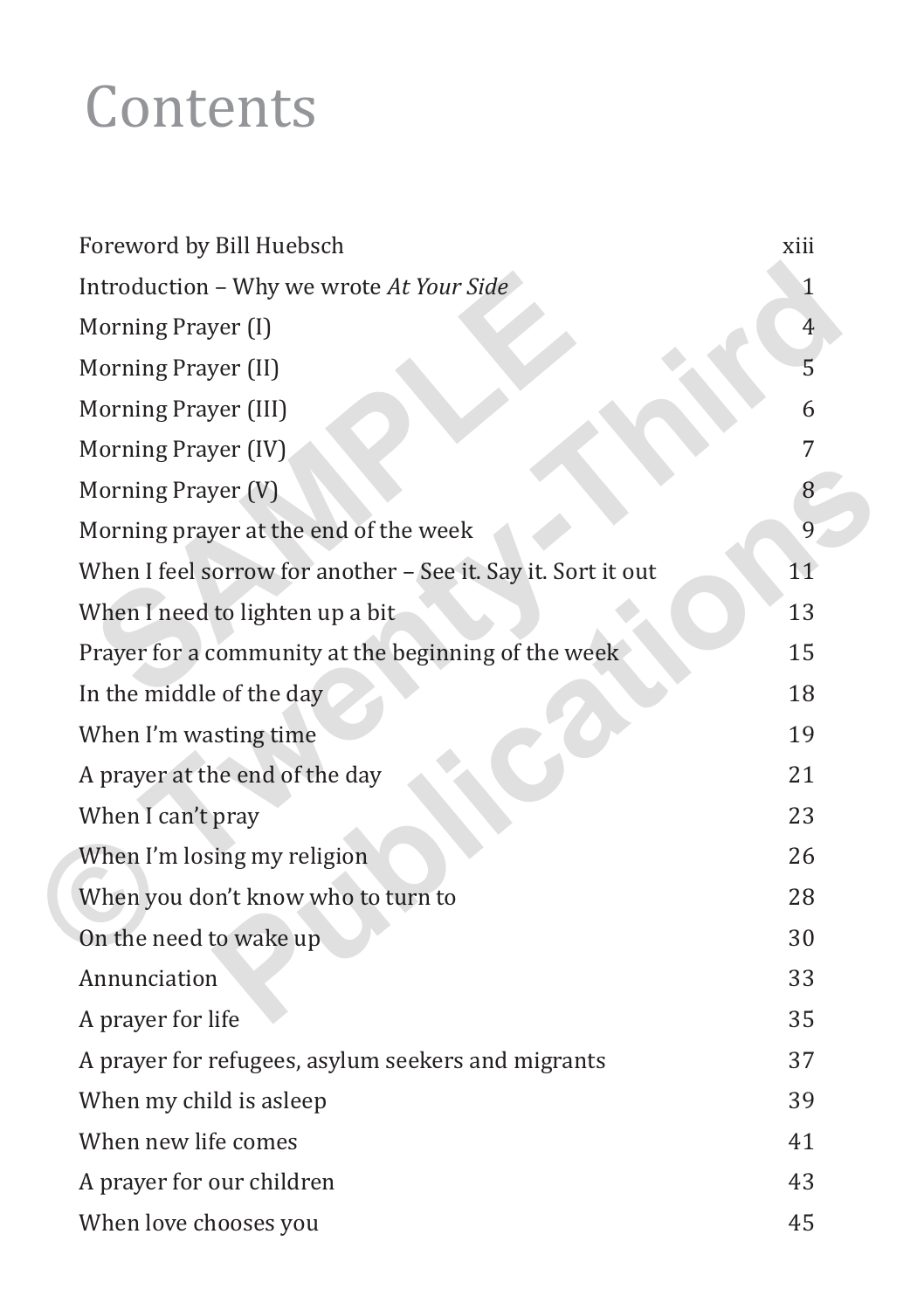| 50<br>When the party goes wrong<br>52<br>When I want to give up<br>54<br>When Jesus asks the questions<br>55<br>When reading the Gospels<br>57<br>When I meet someone homeless and poor, what do I do?<br>60<br>On learning to slow down and encounter people<br>63<br>Who am I? - After a disturbing dream<br>When I lose my faith<br>65<br>When I'm losing purpose<br>68<br>In praise of creation<br>70<br>When the future of our world scares me<br>72<br>When things aren't just right<br>74<br>76<br>When I start complaining too much<br>When I'm running on an empty battery<br>78<br>On the need for sabbath rest<br>79<br>81<br>Sunday evening blues<br>When it's all a bit ordinary<br>83<br>Before a difficult conversation<br>85<br>When the criticism is unfair<br>86<br>Before a meeting<br>88<br>89<br>When the interview goes well<br>91<br>When I need to make my mind up<br>When I haven't finished my e-mails<br>92<br>Stressed<br>94 | Repent/change your mind | 49 |
|----------------------------------------------------------------------------------------------------------------------------------------------------------------------------------------------------------------------------------------------------------------------------------------------------------------------------------------------------------------------------------------------------------------------------------------------------------------------------------------------------------------------------------------------------------------------------------------------------------------------------------------------------------------------------------------------------------------------------------------------------------------------------------------------------------------------------------------------------------------------------------------------------------------------------------------------------------|-------------------------|----|
|                                                                                                                                                                                                                                                                                                                                                                                                                                                                                                                                                                                                                                                                                                                                                                                                                                                                                                                                                          |                         |    |
|                                                                                                                                                                                                                                                                                                                                                                                                                                                                                                                                                                                                                                                                                                                                                                                                                                                                                                                                                          |                         |    |
|                                                                                                                                                                                                                                                                                                                                                                                                                                                                                                                                                                                                                                                                                                                                                                                                                                                                                                                                                          |                         |    |
|                                                                                                                                                                                                                                                                                                                                                                                                                                                                                                                                                                                                                                                                                                                                                                                                                                                                                                                                                          |                         |    |
|                                                                                                                                                                                                                                                                                                                                                                                                                                                                                                                                                                                                                                                                                                                                                                                                                                                                                                                                                          |                         |    |
|                                                                                                                                                                                                                                                                                                                                                                                                                                                                                                                                                                                                                                                                                                                                                                                                                                                                                                                                                          |                         |    |
|                                                                                                                                                                                                                                                                                                                                                                                                                                                                                                                                                                                                                                                                                                                                                                                                                                                                                                                                                          |                         |    |
|                                                                                                                                                                                                                                                                                                                                                                                                                                                                                                                                                                                                                                                                                                                                                                                                                                                                                                                                                          |                         |    |
|                                                                                                                                                                                                                                                                                                                                                                                                                                                                                                                                                                                                                                                                                                                                                                                                                                                                                                                                                          |                         |    |
|                                                                                                                                                                                                                                                                                                                                                                                                                                                                                                                                                                                                                                                                                                                                                                                                                                                                                                                                                          |                         |    |
|                                                                                                                                                                                                                                                                                                                                                                                                                                                                                                                                                                                                                                                                                                                                                                                                                                                                                                                                                          |                         |    |
|                                                                                                                                                                                                                                                                                                                                                                                                                                                                                                                                                                                                                                                                                                                                                                                                                                                                                                                                                          |                         |    |
|                                                                                                                                                                                                                                                                                                                                                                                                                                                                                                                                                                                                                                                                                                                                                                                                                                                                                                                                                          |                         |    |
|                                                                                                                                                                                                                                                                                                                                                                                                                                                                                                                                                                                                                                                                                                                                                                                                                                                                                                                                                          |                         |    |
|                                                                                                                                                                                                                                                                                                                                                                                                                                                                                                                                                                                                                                                                                                                                                                                                                                                                                                                                                          |                         |    |
|                                                                                                                                                                                                                                                                                                                                                                                                                                                                                                                                                                                                                                                                                                                                                                                                                                                                                                                                                          |                         |    |
|                                                                                                                                                                                                                                                                                                                                                                                                                                                                                                                                                                                                                                                                                                                                                                                                                                                                                                                                                          |                         |    |
|                                                                                                                                                                                                                                                                                                                                                                                                                                                                                                                                                                                                                                                                                                                                                                                                                                                                                                                                                          |                         |    |
|                                                                                                                                                                                                                                                                                                                                                                                                                                                                                                                                                                                                                                                                                                                                                                                                                                                                                                                                                          |                         |    |
|                                                                                                                                                                                                                                                                                                                                                                                                                                                                                                                                                                                                                                                                                                                                                                                                                                                                                                                                                          |                         |    |
|                                                                                                                                                                                                                                                                                                                                                                                                                                                                                                                                                                                                                                                                                                                                                                                                                                                                                                                                                          |                         |    |
|                                                                                                                                                                                                                                                                                                                                                                                                                                                                                                                                                                                                                                                                                                                                                                                                                                                                                                                                                          |                         |    |
|                                                                                                                                                                                                                                                                                                                                                                                                                                                                                                                                                                                                                                                                                                                                                                                                                                                                                                                                                          |                         |    |
|                                                                                                                                                                                                                                                                                                                                                                                                                                                                                                                                                                                                                                                                                                                                                                                                                                                                                                                                                          |                         |    |
|                                                                                                                                                                                                                                                                                                                                                                                                                                                                                                                                                                                                                                                                                                                                                                                                                                                                                                                                                          |                         |    |
|                                                                                                                                                                                                                                                                                                                                                                                                                                                                                                                                                                                                                                                                                                                                                                                                                                                                                                                                                          |                         |    |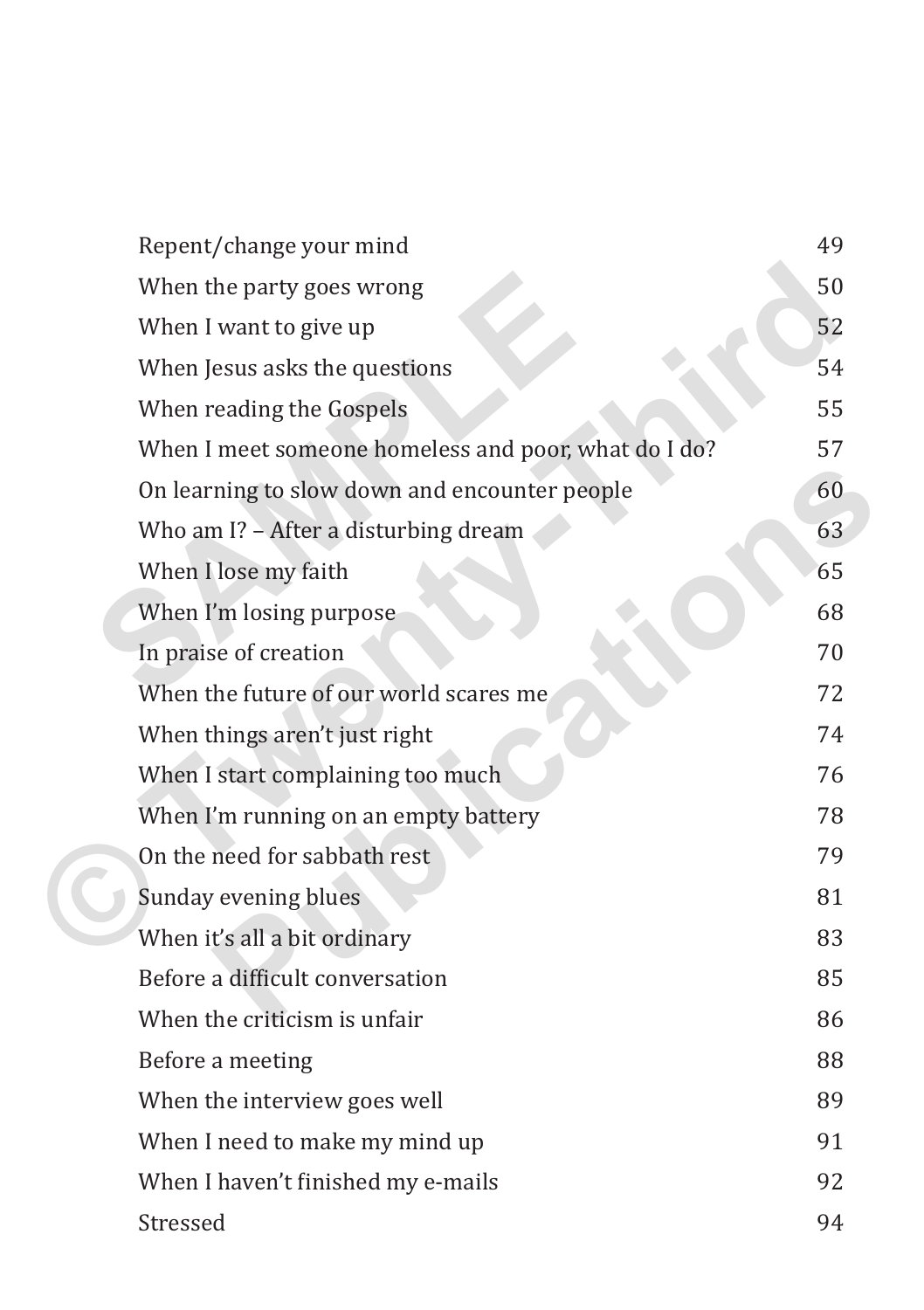| If not now, when?<br>98<br>In the presence of the Holy One<br>100<br>102<br>Can I change? - A prayer for Lent<br>When I'm wondering what to do in Lent<br>105<br>Examination of conscience - For group or individual use<br>107<br>When I catch myself being fake<br>109<br>When I regret the things I've done<br>111<br>112<br>About prayer<br>Whom do we serve? - For Holy Thursday<br>113<br>When I'm reluctant to go on<br>114<br>What happened on Good Friday?<br>116<br>When my father died<br>118<br>When health fails the elderly<br>120<br>In the tomb<br>122<br>What needs to rise in us?<br>123<br>Easter morning<br>125<br>Resurrection is the problem<br>127<br>Emmaus - the long walk home<br>128<br>When religion is boring<br>130<br>When God's Spirit is hidden in plain sight<br>132<br>134<br>Everyone is welcome<br>Evening Mass - the people were shining<br>136<br><b>Endnotes and references</b><br>138<br>About the authors<br>143 | When did my heart get so small? | 96 |
|------------------------------------------------------------------------------------------------------------------------------------------------------------------------------------------------------------------------------------------------------------------------------------------------------------------------------------------------------------------------------------------------------------------------------------------------------------------------------------------------------------------------------------------------------------------------------------------------------------------------------------------------------------------------------------------------------------------------------------------------------------------------------------------------------------------------------------------------------------------------------------------------------------------------------------------------------------|---------------------------------|----|
|                                                                                                                                                                                                                                                                                                                                                                                                                                                                                                                                                                                                                                                                                                                                                                                                                                                                                                                                                            |                                 |    |
|                                                                                                                                                                                                                                                                                                                                                                                                                                                                                                                                                                                                                                                                                                                                                                                                                                                                                                                                                            |                                 |    |
|                                                                                                                                                                                                                                                                                                                                                                                                                                                                                                                                                                                                                                                                                                                                                                                                                                                                                                                                                            |                                 |    |
|                                                                                                                                                                                                                                                                                                                                                                                                                                                                                                                                                                                                                                                                                                                                                                                                                                                                                                                                                            |                                 |    |
|                                                                                                                                                                                                                                                                                                                                                                                                                                                                                                                                                                                                                                                                                                                                                                                                                                                                                                                                                            |                                 |    |
|                                                                                                                                                                                                                                                                                                                                                                                                                                                                                                                                                                                                                                                                                                                                                                                                                                                                                                                                                            |                                 |    |
|                                                                                                                                                                                                                                                                                                                                                                                                                                                                                                                                                                                                                                                                                                                                                                                                                                                                                                                                                            |                                 |    |
|                                                                                                                                                                                                                                                                                                                                                                                                                                                                                                                                                                                                                                                                                                                                                                                                                                                                                                                                                            |                                 |    |
|                                                                                                                                                                                                                                                                                                                                                                                                                                                                                                                                                                                                                                                                                                                                                                                                                                                                                                                                                            |                                 |    |
|                                                                                                                                                                                                                                                                                                                                                                                                                                                                                                                                                                                                                                                                                                                                                                                                                                                                                                                                                            |                                 |    |
|                                                                                                                                                                                                                                                                                                                                                                                                                                                                                                                                                                                                                                                                                                                                                                                                                                                                                                                                                            |                                 |    |
|                                                                                                                                                                                                                                                                                                                                                                                                                                                                                                                                                                                                                                                                                                                                                                                                                                                                                                                                                            |                                 |    |
|                                                                                                                                                                                                                                                                                                                                                                                                                                                                                                                                                                                                                                                                                                                                                                                                                                                                                                                                                            |                                 |    |
|                                                                                                                                                                                                                                                                                                                                                                                                                                                                                                                                                                                                                                                                                                                                                                                                                                                                                                                                                            |                                 |    |
|                                                                                                                                                                                                                                                                                                                                                                                                                                                                                                                                                                                                                                                                                                                                                                                                                                                                                                                                                            |                                 |    |
|                                                                                                                                                                                                                                                                                                                                                                                                                                                                                                                                                                                                                                                                                                                                                                                                                                                                                                                                                            |                                 |    |
|                                                                                                                                                                                                                                                                                                                                                                                                                                                                                                                                                                                                                                                                                                                                                                                                                                                                                                                                                            |                                 |    |
|                                                                                                                                                                                                                                                                                                                                                                                                                                                                                                                                                                                                                                                                                                                                                                                                                                                                                                                                                            |                                 |    |
|                                                                                                                                                                                                                                                                                                                                                                                                                                                                                                                                                                                                                                                                                                                                                                                                                                                                                                                                                            |                                 |    |
|                                                                                                                                                                                                                                                                                                                                                                                                                                                                                                                                                                                                                                                                                                                                                                                                                                                                                                                                                            |                                 |    |
|                                                                                                                                                                                                                                                                                                                                                                                                                                                                                                                                                                                                                                                                                                                                                                                                                                                                                                                                                            |                                 |    |
|                                                                                                                                                                                                                                                                                                                                                                                                                                                                                                                                                                                                                                                                                                                                                                                                                                                                                                                                                            |                                 |    |
|                                                                                                                                                                                                                                                                                                                                                                                                                                                                                                                                                                                                                                                                                                                                                                                                                                                                                                                                                            |                                 |    |
|                                                                                                                                                                                                                                                                                                                                                                                                                                                                                                                                                                                                                                                                                                                                                                                                                                                                                                                                                            |                                 |    |
|                                                                                                                                                                                                                                                                                                                                                                                                                                                                                                                                                                                                                                                                                                                                                                                                                                                                                                                                                            |                                 |    |
|                                                                                                                                                                                                                                                                                                                                                                                                                                                                                                                                                                                                                                                                                                                                                                                                                                                                                                                                                            |                                 |    |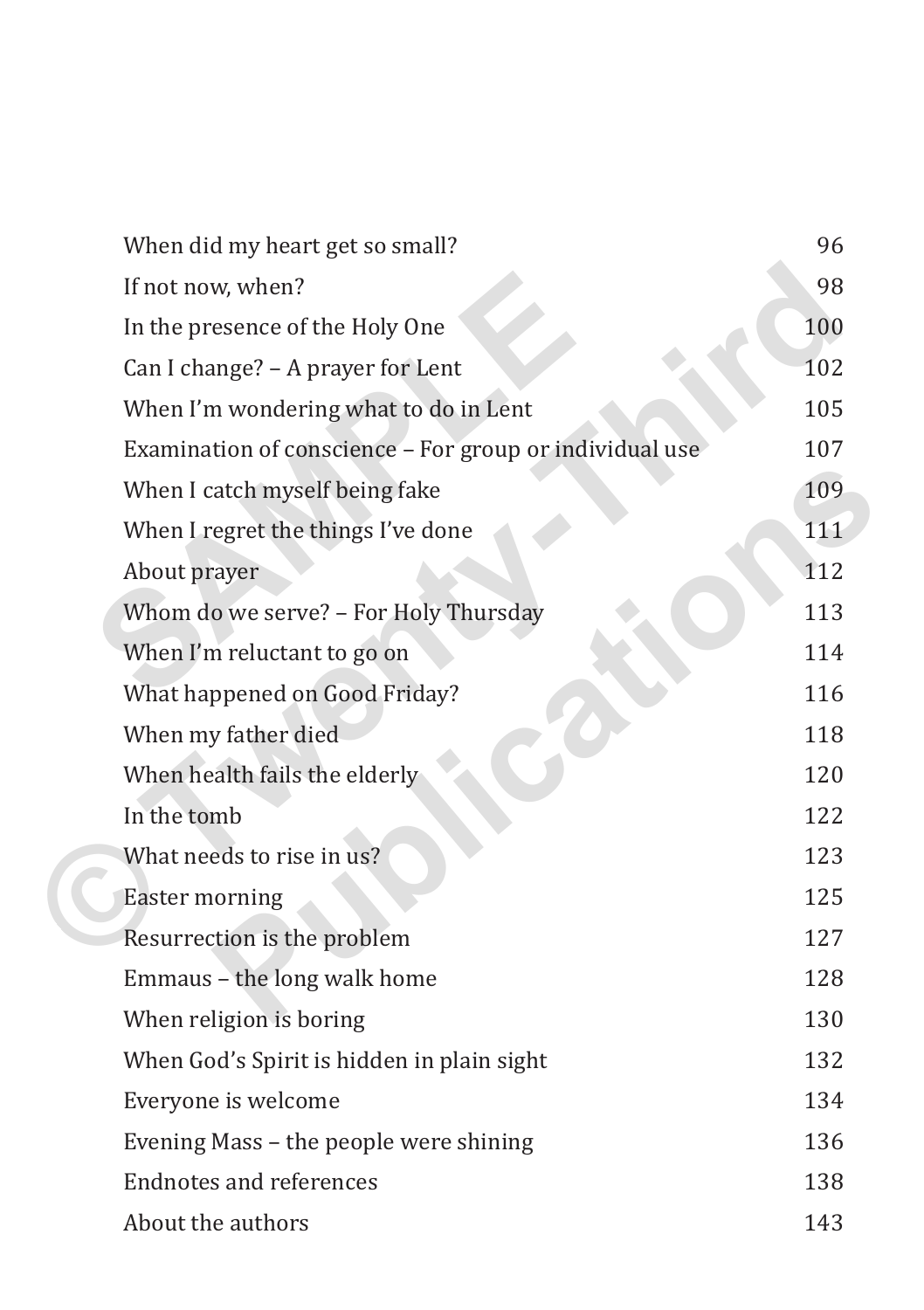# Introduction Why we wrote At Your Side

In Luke's Gospel the disciples say to Jesus, "Teach us to pray." This request is made because they see in Jesus something they hope for. Jesus can live the things he teaches. Jesus is not paralyzed by worry. he loves generously, he acts justly, he doesn't court popularity and he doesn't engineer advantage for himself. The disciples see in Jesus who they want to become. To realize their hope, the followers know they must connect to a divine strength. In reply, Jesus offers them what must have first seemed like dangerous words: the Lord's Prayer. The prayer would have felt radical in many ways. It is shockingly familiar in its assertion that we, too, may call God "Our Father." It also entwines God's actions with our own, "as we forgive." God's activity in the heavenly realm is to become ours in the earthly realm. In Luke's Gospel the disciples say to Jesus, "Teach us to pray."<br>This request is made because they see in Jesus something they hope<br>In Jesus can live the things the teaches, lesse is not paralyzed by vorry,<br>he loves genero In Luke's Gospel the disciples say to Jesus, "Teach us to pray."<br>This request is made because they see in Jesus something they hope<br>for Jesus can live the things he teaches. Jesus is not paralyzed by worry,<br>he loves genero

The prayer Jesus gave us is a gift to all Christians. It encompasses all we need to say. Yet, in learning and repeating it we can begin to lose the very intimacy and action the prayer itself compels. It is possible to say these words and yet remain a stone's throw from the Father. The language of our inherited prayers is essential to a life of faith and community, but it points us in the direction of yet another language, a language more intimate still, a humble and childlike language. In the become. To realize their hope, the followers know they<br>nnect to a divine strength. In reply, Jesus offers them what must<br>t seemed like dangerous words: the Lord's Prayer. The prayer<br>ave felt radical in many ways. It

In frequent appeals, Pope Francis draws our attention to the importance of a personal encounter with the divine. This encounter is often personal, deeply honest and eventually wordless. To achieve it we need a sense of God's presence. This presence is not "beginners'" Christianity. It is what we are about as Christians; without it, we will find ourselves living by willpower rather than God power. Pope Francis puts it like this:

ͳ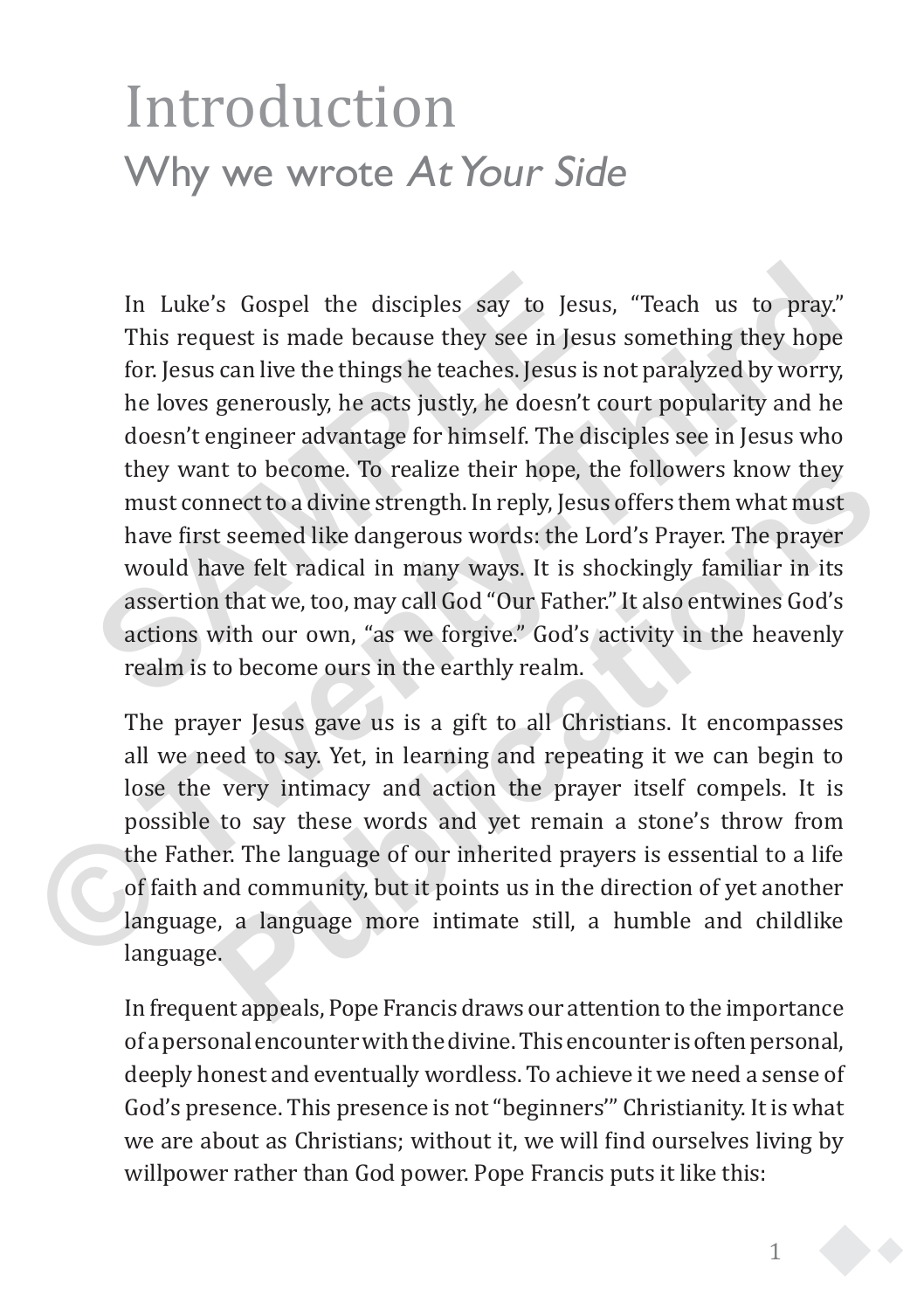"Jesus Christ loves you; he gave his life to save you; and now he is living at your side every day to enlighten, strengthen and free you." This first proclamation is called "first" not because it exists at the beginning and can then be forgotten or replaced by other more important things. It is first in a qualitative sense, because it is the principal proclamation, the one which we must hear again and again in different ways.<sup>1</sup>

To have Jesus at "our side" is not only a question of faith, because it also demands imagination. It calls for us to involve Jesus in what first appear to be quite trivial matters. When we begin to do this, we grow in our conviction that the very things that delight us delight him, the very things that distress us distress him, and we grow in friendship. To those of us for whom prayer has been a formal experience, this type of encounter can be troubling: "Can Jesus really be that entwined in the personal circumstances and situations of my daily life?" We are called to persevere. As we begin to talk to Jesus in this way, our conversation becomes a relationship. It is then that we begin to enjoy the accompaniment of Jesus, as he once accompanied the disciples at Emmaus. As Pope Francis suggests: "To be friends with God means to pray with simplicity, like children talking to their parents."<sup>2</sup> Iting at your side every day to enlighten, strengthen and free your.<br>This first proclamation is called "first" not because it exists at the<br>beginning and can then be forgotten or replaced by other more<br>important things. It Iiving at your side every day to enlighten, strengthen and free you."<br>This first proclamation is called "first" not because it exists at the<br>beginning and can then be forgotten or replaced by other more<br>important things. I Is at "our side" is not only a question of faith, because<br>nds imagination. It calls for us to involve Jesus in what<br>to be quite trivial matters. When we begin to do this, we<br>conviction that the very things that delight us

This book does not draw attention away from the inherited prayers of our traditions. Far from it. This book encourages you to begin to see the ordinary and everyday circumstances of your lives as an opportunity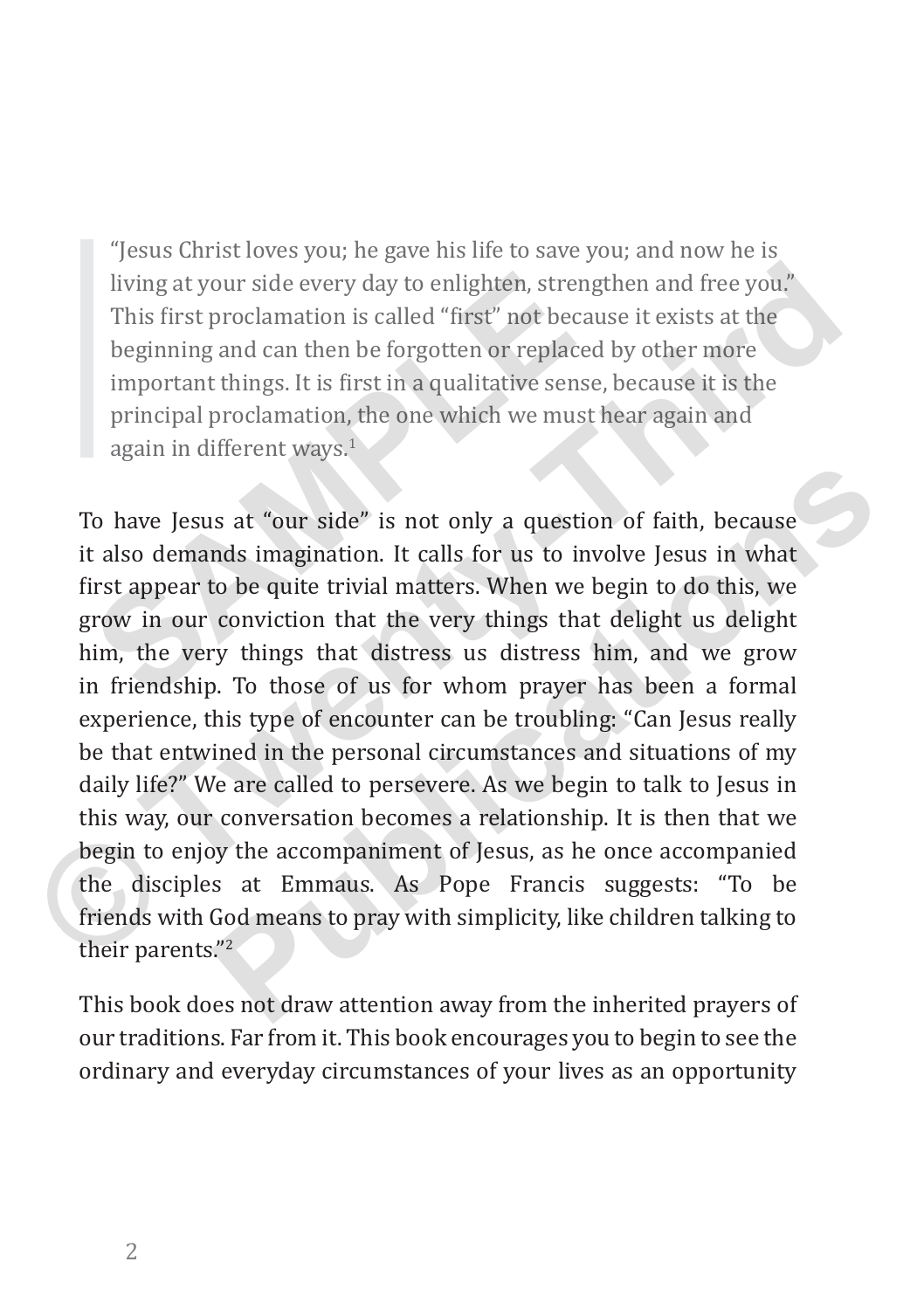to fulfill those inherited prayers. When you delight, learn to cast your eyes to heaven in utter gratitude. When you are distressed, learn to stretch out an empty hand as a beggar before God. These things happen as a result of the things life throws at us. So here is a collection of prayers drawn from the messy, delightful, complicated, outrageous and mundane things of life. As you read them, allow them to encourage your own inner dialogue. Notice that in the most unexpected circumstances, Jesus will begin to accompany you. He will accompany you out of the confines of time set aside for prayer and into the Monday mornings. Sometimes God is going to speak to you through the difficult meeting at work, the woman at the bus stop, or the pregnancy test. It's not all walking on water! eyes to heaven in utter grattique. When you are distressed, learn to the production and the production of prays a result of the things life throws at us. So here is a collection of prays deal to fit the things life throws eyes to heaven in utter gratitude. When you are distressed, learn to stretch out an empty hand as a beggar before God. These things happen as a result of the things life throws at us. So here is a collection of prayers dra

The aim of this book is to encourage all Christians to build upon the many great written prayers of our tradition, so that with fresh eves we will encounter Jesus at our side, every day, to enlighten, strengthen and free us. Once that begins to happen, your life will become a prayer and every day an opportunity for adventure. In the end, your prayer will become all about what God is doing, and you may return to those inherited words in a much more intimate way: "Thy will be done." Il begin to accompany you. He will accompany you out of the<br>of time set aside for prayer and into the Monday mornings.<br>nes God is going to speak to you through the difficult meeting<br>the woman at the bus stop, or the pregna

Don't read this book cover to cover. Consult the titles in the contents or just dip into it. May you encounter Jesus in the reading and discover that you and the world around you are the work of the Father, brought to life by the Spirit. May prayer help you to enjoy your life.

> Raymond Friel and David Wells October 2019

> > ͵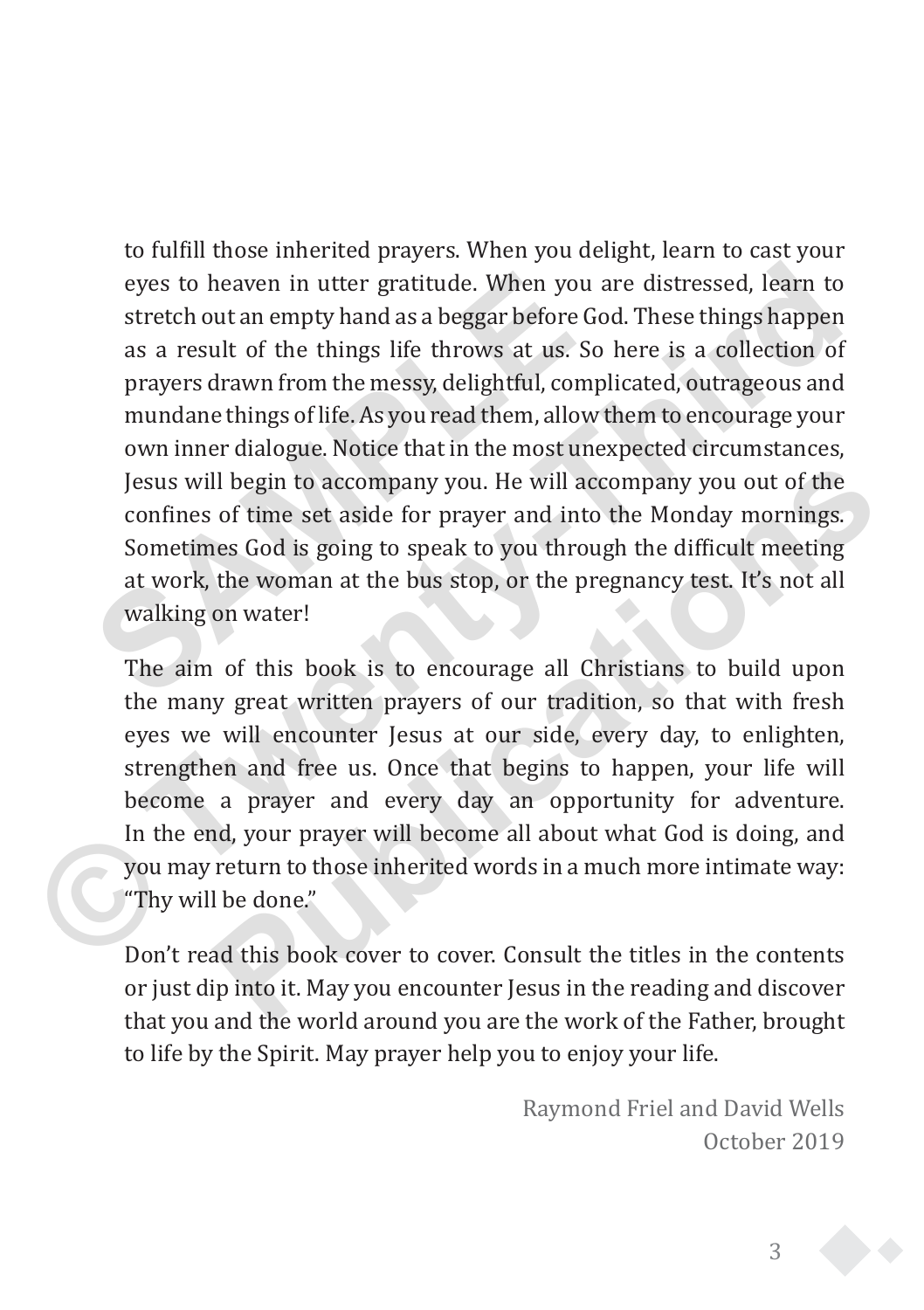## ◆ Morning Prayer (I)

Lord, help me to be still for a few moments before the day begins, to be still and know that you are God, the God who made me and knows me and loves me.

Help me to be silent

and in the silence to trust in the presence

of your Spirit within me -

my rock, my shield, my deepest me.

When you are praying, do not heap up empty phrases as the Gentiles do; for they think that they will be heard because of their many words. Do not be like them, for your Father knows what you need before you ask him. the God who made me and knows me and loves me.<br>
Help me to be silent<br>
and in the silence to trust in the presence<br>
of your Spirit within me -<br>
my rock, my shield, my depest me.<br>
When you are paying, do not been up empty ph the God who made me and knows me and loves me.<br>
Help me to be silent<br>
and in the silence to trust in the presence<br>
of your Spirit within me –<br>
my rock, my shield, my deepest me.<br>
When you are praying, do not heap up empty shield, my deepest me.<br>
a rare praying, do not heap up empty phrases<br>
tilles do; for they think that they will be heard<br>
f their many words. Do not be like them, for<br>
er knows what you need before you ask him.<br>
Matthew 6:7

Matthew 6:7-8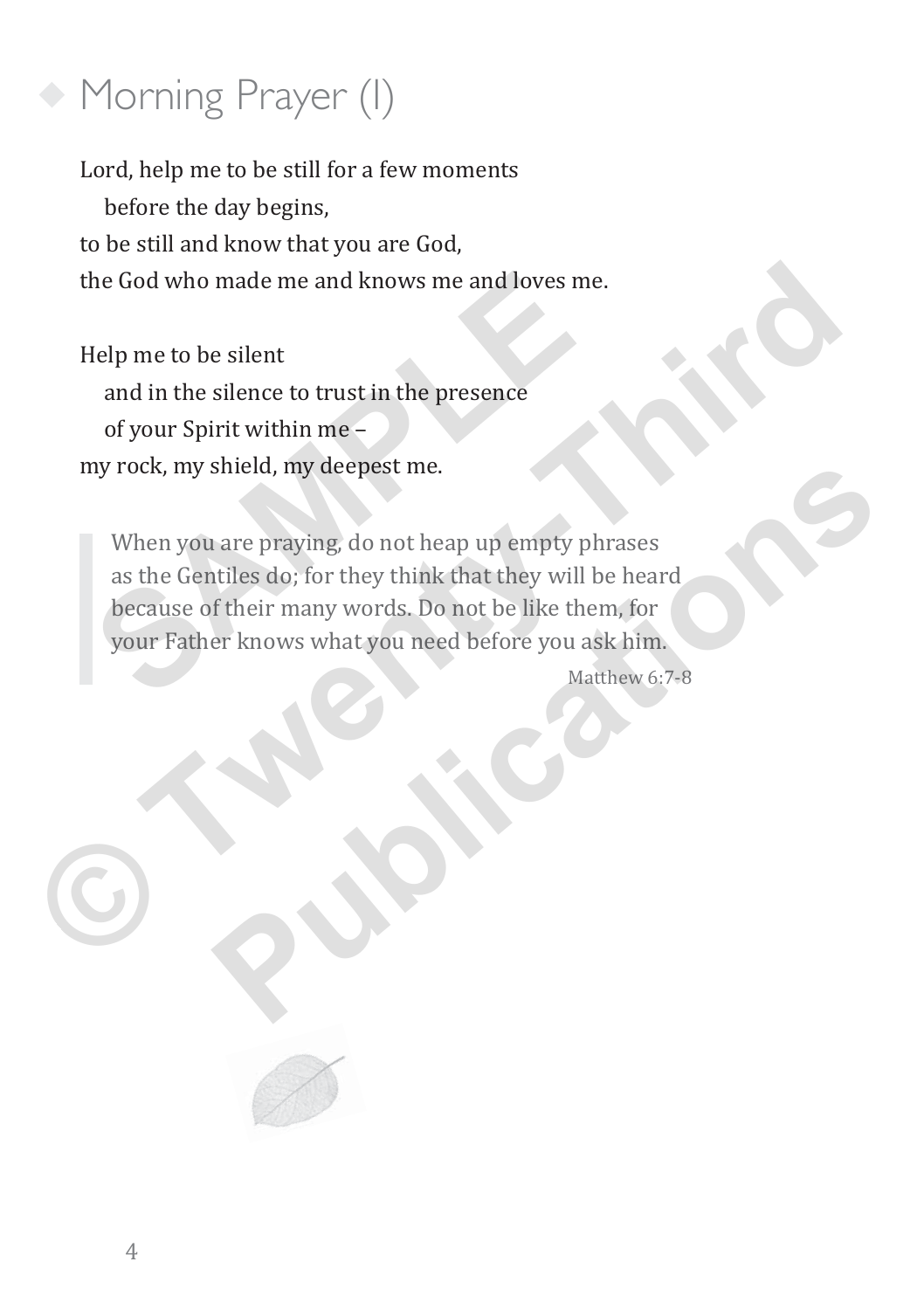## ◆ Morning Prayer (II)

Lord, thank you for this new day another chance to become my better self, to learn from yesterday, to go again, to open up to your Spirit, prompting me to what gives life. Help me to recognize in my moods, in my annoyance at the moments that could have gone better, in the glimpses of love for loved ones, your Spirit within me, your voice in the sanctuary of my soul my true self, my conscience – and help me to act on those promptings, trusting that this is you shaping me, moulding me with infinite patience and love, like a parent with a wayward, wilful child. to open up to your Spirit, prompting me to what gives life.<br>
Help me to recognize in my monods.<br>
In my annoparce at the moments that could have gone better,<br>
in the glimpses of low for loved ones,<br>
your Spirit within me, to open up to your Spirit, prompting me to what gives life.<br>
Help me to recognize in my moods,<br>
in my annoyance at the moments that could have gone better,<br>
in the glimpses of love for loved ones,<br>
your Spirit within me, y **Publication CONTERT:**<br> **Publication CONTERT:**<br> **Publication CONTERT:**<br> **PUBLICATE:**<br> **PUBLICATE:**<br> **PUBLICATE:**<br> **PUBLICATE:**<br> **PUBLICATE:**<br> **PUBLICATE:**<br> **PUBLICATE:**<br> **PUBLICATE:**<br> **PUBLICATE:**<br> **PUBLICATE:**<br> **PUBLICATE** 

Yet, O Lorp, you are our Father; we are the clay, and you are our potter; we are all the work of your hand.

Isaiah 64:8

There is no bad way to pray and there is no starting point for prayer. All the great spiritual masters offer only one nonnegotiable rule: you have to show up for prayer and you have to show up regularly. Everything else is negotiable and respects your unique circumstances.

Ronald Rolheiser, *Prayer: Our Deepest Longing*͵

5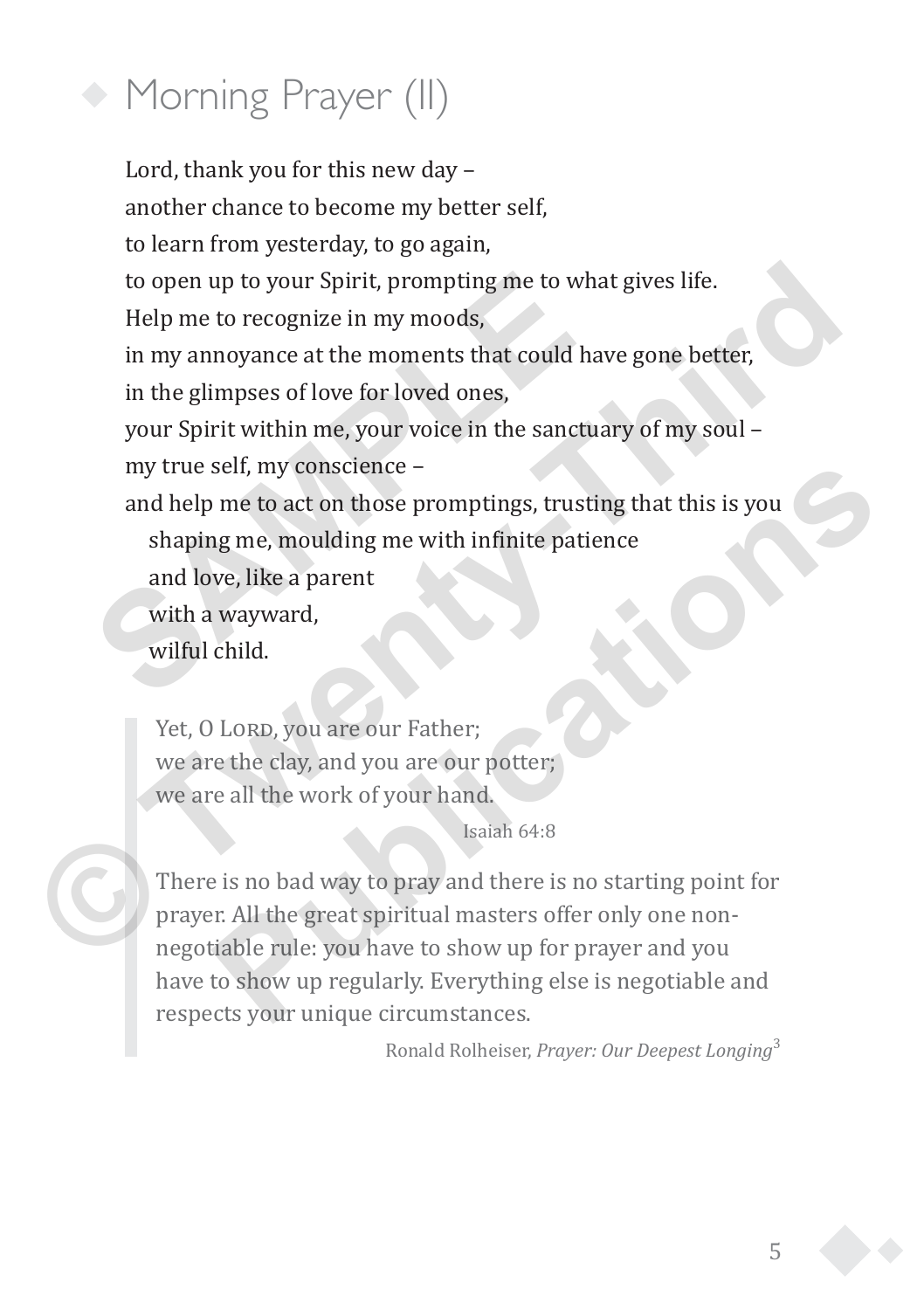## Morning Prayer (III)

Lord, give me a big heart today, a generosity of spirit in all my encounters, especially the interruptions, the moments of grace

by the side of the road, the chance to step in and help. Give me the grace to be really present in the presence of others, to see the "sacred grandeur" of my neighbour, to listen well, to take the first step towards them, to let go of my well-earned assumptions; to give less offence, to take offence less easily. Give me the grace to see the needs of the world around me, to see through normality, to see injustice hidden in plain sight. Give me the grace to see in the most ordinary moments of encounter by the side of the road, the chance to step in and help.<br>Give me the grace to be really presentin the presence of others,<br>to see the "sacred grandeur" of my neighbour,<br>to listen well, to take the first step towards them,<br>t by the side of the road, the chance to step in and help.<br>
Give me the grace to be really present in the presence of others,<br>
to see the "sacred grandeur" of my neighbour,<br>
to listen well, to take the first step towards the rrence,<br>rence to see the needs of the world around me,<br>th normality,<br>ce hidden in plain sight.<br>grace to see in the most ordinary moments of encounter<br>reality of our world.<br>e the courage today<br>e life that I would love,<br>me m

the graced reality of our world.

May I have the courage today To live the life that I would love, To postpone my dream no longer, But do at last what I came here for And waste my heart on fear no more.

John O'Donohue, Benedictus: A Book of Blessings<sup>4</sup>

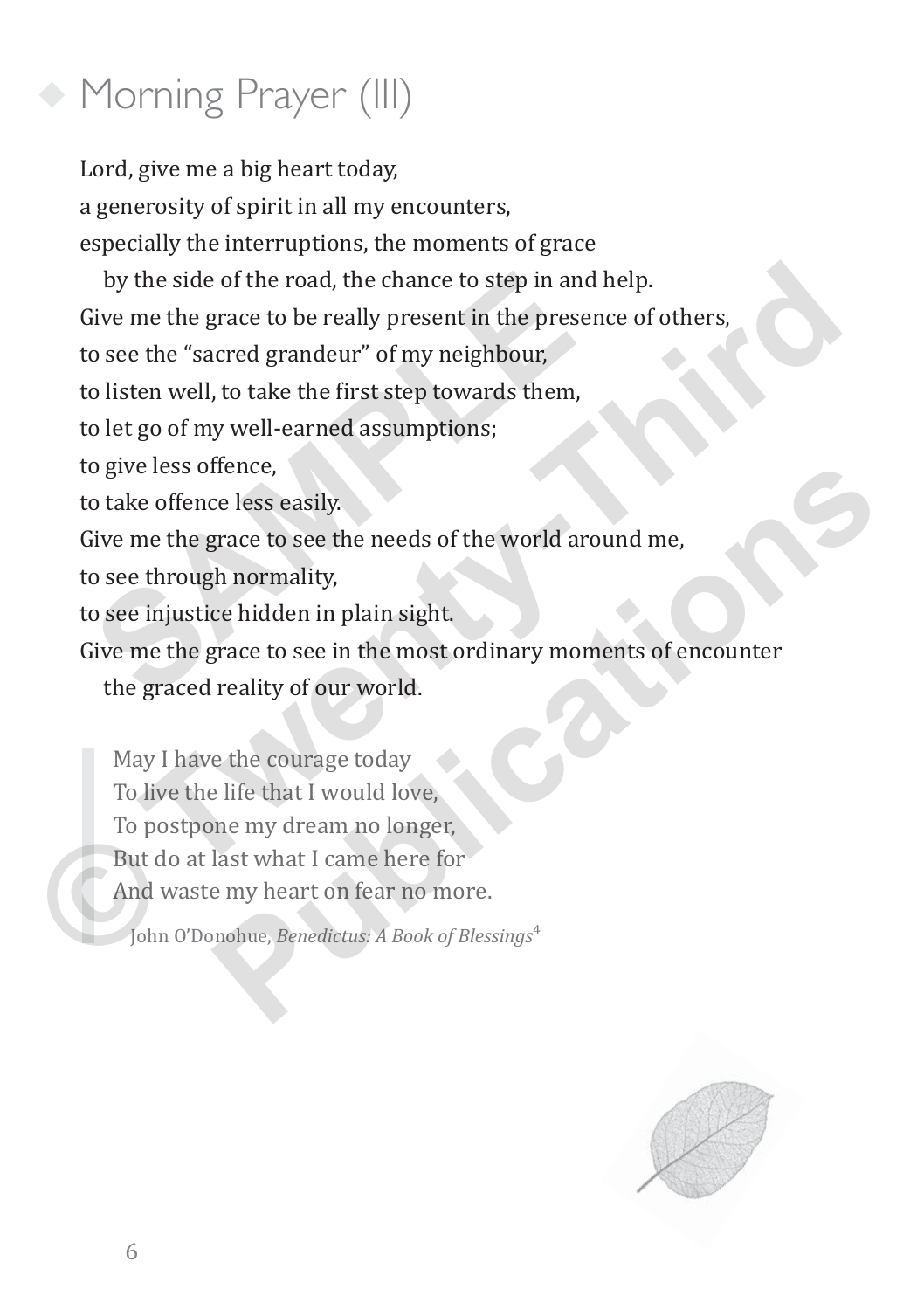### Morning prayer at the end of the week

Lord, as we come to the end of the week. help me to see when I was closest to you, when I felt your presence, when you had a message for me, when I felt consolation. And help me to see when I was distant from you, when the thinking I indulged in, my actions or lack of action, prevented me from hearing what you were saying to me, when I felt desolation. Help me to cope with my tiredness today, so that I don't say or do anything when you had a message for me,<br>when I felt consolation.<br>And help me to see when I was distant from you,<br>And help me to see when I was distant from you,<br>when the thinking I indulged in,<br>my actions or lack of action, prevent when you had a message for me,<br>
when I felt consolation.<br>
And help me to see when I was distant from you,<br>
when the thinking I indulged in,<br>
my actions or lack of action, prevented me from hearing<br>
what you were saying to

that is not me, not my better self, the self you want me to be.

I look forward to the weekend, a time for rest, a time to spend with those I love, or try to love, a time to restore the balance, visit the wells, wander the hills. But help me not to see my downtime as just about my needs; catch me when I'm shaping the world around my pleasures, give me a heart for the vulnerable of the world and a desire to spend some of my time, my free time. helping where I can. If were saying to me, when I left desolation.<br>
to cope with my tiredness today,<br>
don't say or do anything<br>
not me, not my better self, the self you want me to be.<br>
<br>
From the method, a time for rest,<br>
spend with those I lo

 $\mathcal{Q}$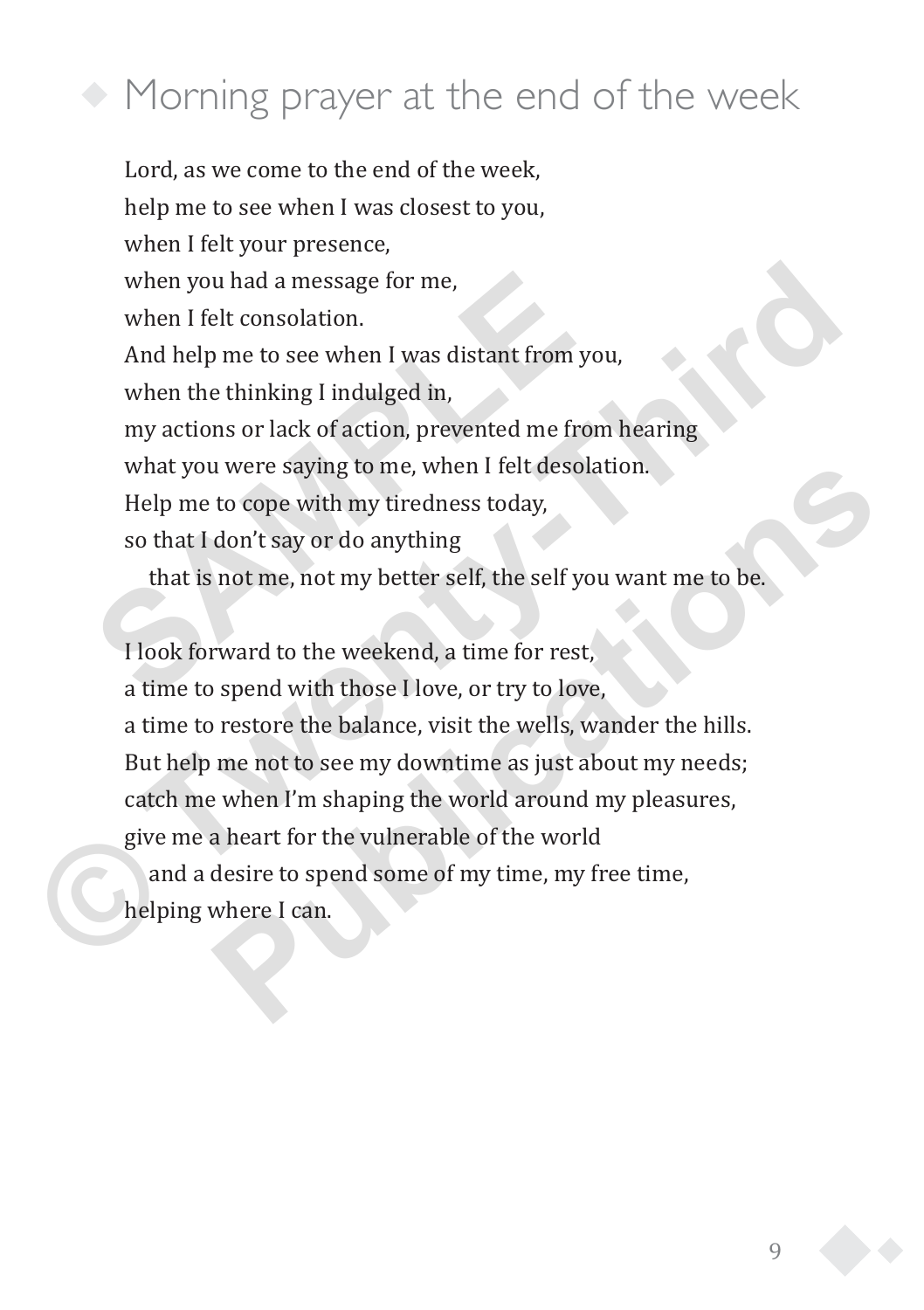We live in a world that is for the most part spiritually tonedeaf, where all the goods are in the store window, digitized, or reduced to a flat screen. And so, prayer is a struggle. So are a lot of other things. When the surface is all there is, it is hard to be enchanted by anything, to see depth, to be deeply touched by poetry, faith and love.

Ronald Rolheiser, *Prayer: Our Deepest Longing* <sup>7</sup>

Meanwhile, the Gospel tells us constantly to run the risk of a face-to-face encounter with others, with their physical presence which challenges us, with their pain and their pleas... True faith in the incarnate Son of God is inseparable from selfgiving, from membership in the community, from service, from reconciliation with others. The Son of God, by becoming flesh, summoned us to the revolution of tenderness. Franchille, the Gospel tells us constantly for run the risk of a<br>face-to-face encounter with others, with their physical presence<br>which challengs us, with their paparamel their physical presence<br>which challengs us, with th Ronald Rolheiser, *Prayer: Our Deepest Longing*<br>
Meanwhile, the Gospel tells us constantly to run the risk of a<br>
face-to-face encounter with others, with their physical presence<br>
which challenges us, with their pain and th Francisco Control and Superior Control and Superior Control and Superior Control and Superior School and Superior School and Superior School and Superior Control and Superior Control and Superior Control and Superior Contr

Pope Francis, *Evangelii Gaudium* ("The Joy of the Gospel")<sup>8</sup>

### Personal reflection

- How do I start my day?
- Do I make any time to still myself, to encounter the divine, to pray?
- Do I take any time to try and recognize the presence of God in everyday events?

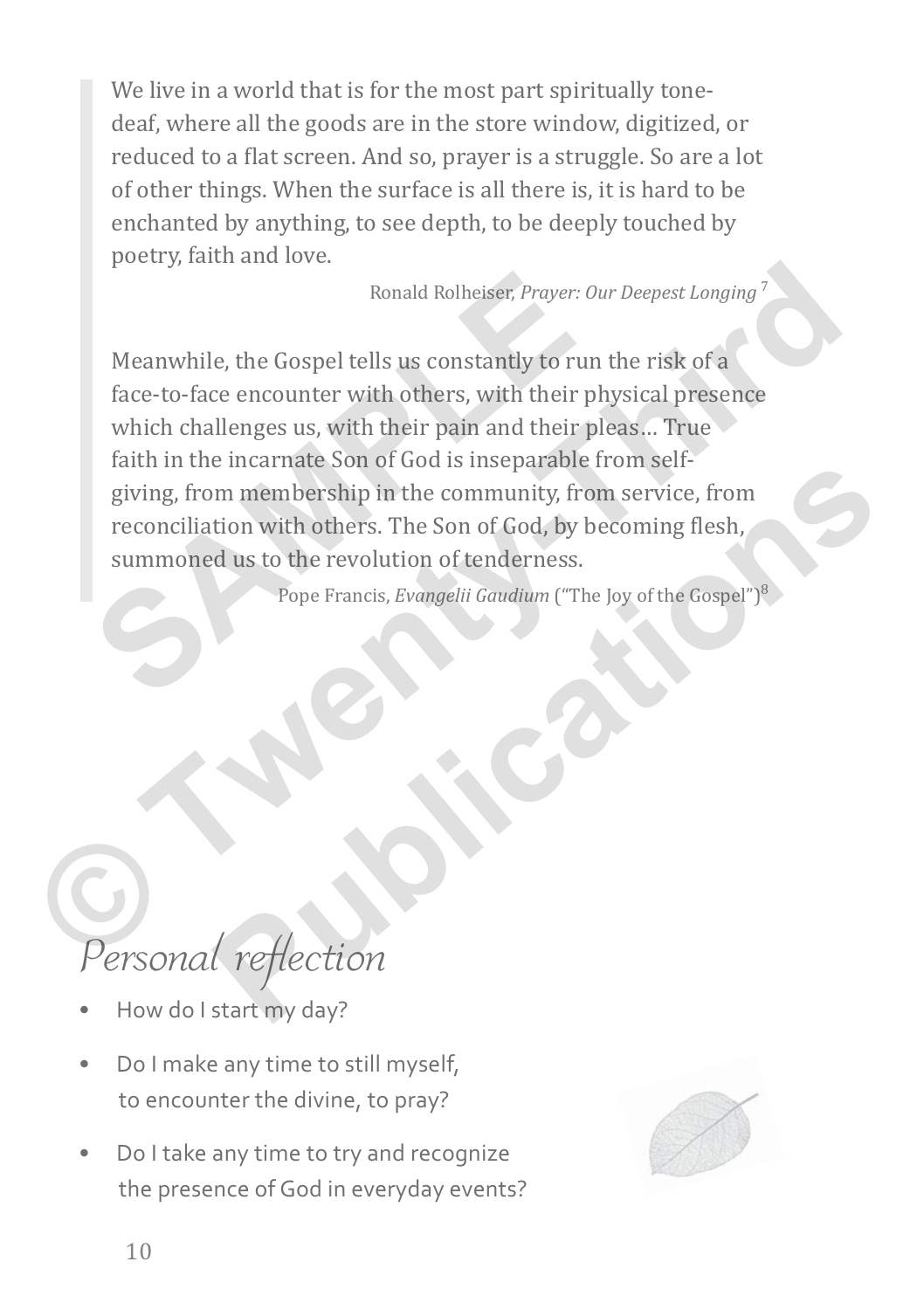## When I feel sorrow for another – See it. Say it. Sort it out<sup>9</sup>

To the young mom soaked to the skin, pushing her stroller up a hill: *send your Spirit, Lord.* To the woman in the supermarket patiently waiting for the bread to be reduced in price: *send your Spirit, Lord.* To the man who's placing a bet, just one more time: *send your Spirit, Lord.* To parents waving goodbye to grown-up children as they leave home: *send your Spirit, Lord.* To seniors whose cherished garden is becoming a source of stress: *send your Spirit, Lord.* To the driver now living with regret that he wasn't watching when he pulled out: *send your Spirit, Lord.* To the job applicant making the long journey home wishing she hadn't applied: *send your Spirit, Lord.* To the thief in the train station who needed the laptop to feed an addiction: *send your Spirit, Lord.* To the person in the waiting room waiting for a diagnosis: *send your Spirit, Lord.* To the lonely man in the corner store who is taking forever to buy lottery tickets: *send your Spirit, Lord.* From the supermarket<br>
send your Spirit, Lord.<br>
To the woman in the supermarket<br>
patently waiting for the bread to be reduced in price:<br>
send your Spirit, Lord.<br>
To the man who's placing a bet, just one more times:<br>
send yo pushing her stroller up a hill:<br>
send your Spirit, Lord.<br>
To the woman in the supermarket<br>
patiently waiting for the bread to be reduced in price:<br>
send your Spirit, Lord.<br>
To the man who's placing a bet, just one more tim our Spirit, Lord.<br>
the waving goodbye to grown-up children as they leave home:<br>
our Spirit, Lord.<br>
From Surism and Surism of Surism and Surism of Stress:<br>
our Spirit, Lord.<br>
From Niving with regret that he wasn't watching<br>

ͳͳ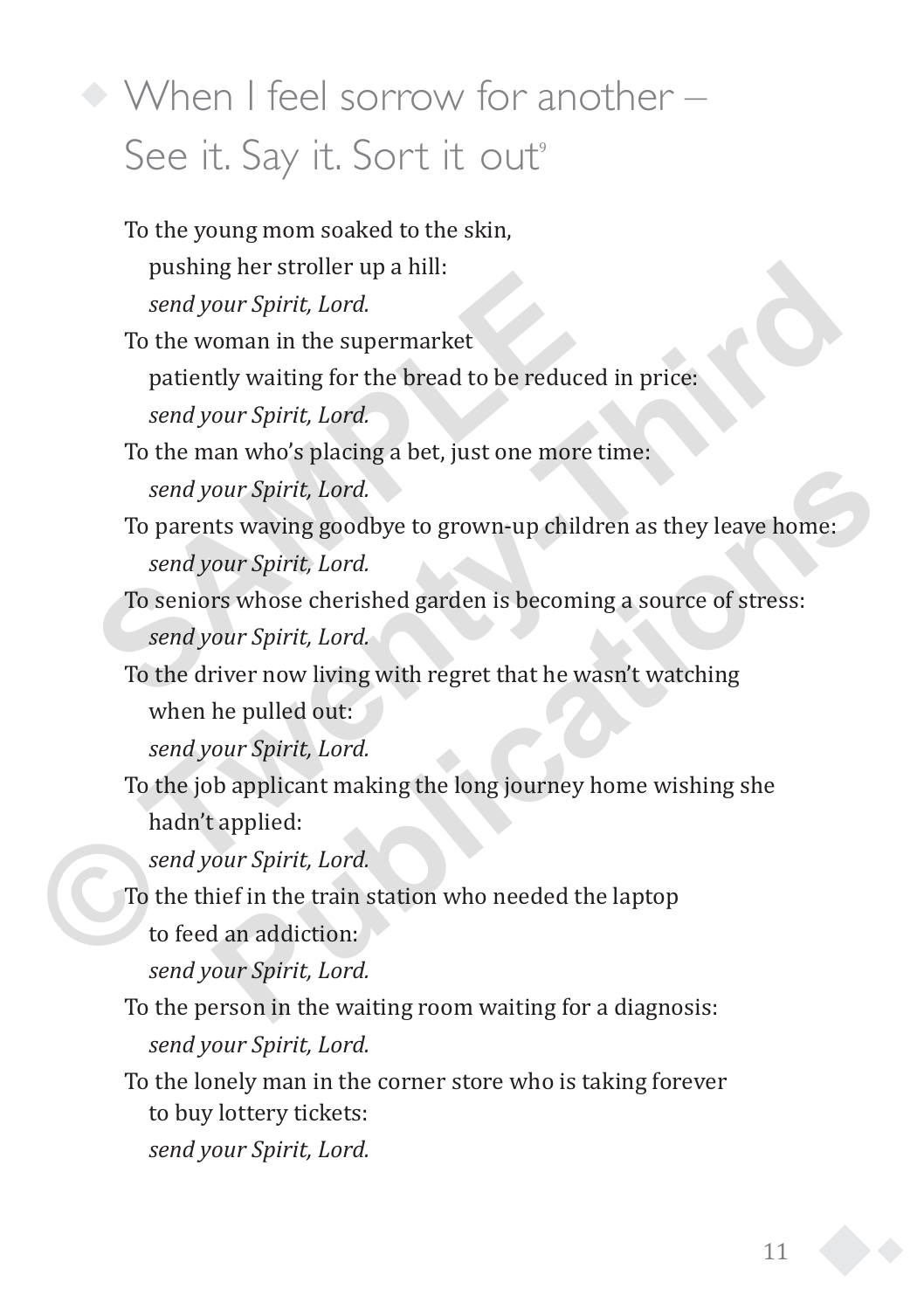To the timid child who fears going back to school every Sunday night: *send your Spirit, Lord.* To the victim struggling to escape the memory: *send your Spirit, Lord.*

Loving Father, so many people struggle behind the veneer of a smile. Open the eyes of my heart, Lord. Help me to encounter people with a heart that sees. May I see it, say it and, if possible, sort it out. Evervwhere. Loving Harter, so many peope struggle benind the veneer of a smule,<br>
Open the eyes of my heart, lord.<br>
Help me to encounter people with a heart that sees.<br>
May I see it, say it and, if possible, sort it out.<br>
Everywhere.<br> Loving Father, so many people struggle behind the veneer of a smile.<br>
Open the eyes of my heart, Lord.<br>
Help me to encounter people with a heart that sees.<br>
May I see it, say it and, if possible, sort it out.<br>
Everywhere.<br>

#### Amen.

The Christian's programme – the programme of the Good Samaritan, the programme of Jesus – is "a heart which sees." This heart sees where love is needed and acts accordingly. **Publican's programme – the programme of the Good**<br> **Publication A Publication 2 Publication 2 Publications 2 Publications 2 Publications 2 Publications 2 Publications 2 Publications 2 Publications 2 Pu** 

Pope Benedict XVI*, Deus Caritas Est* ("God is Love")<sup>10</sup>

# Personal reflection

When does your heart recognize the plight of other people, drawing you in to an experience of compassion?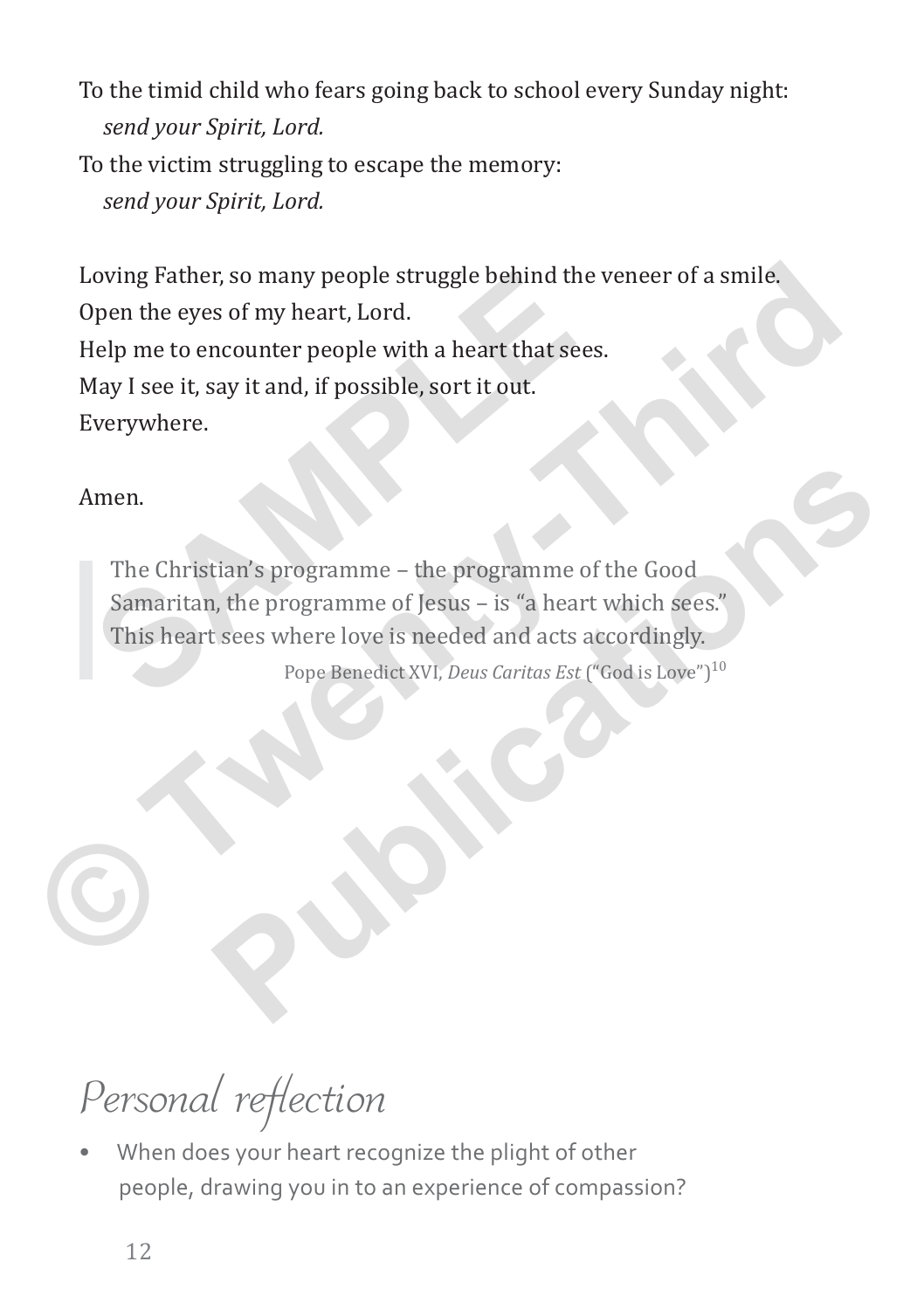#### ◆ When I need to lighten up a bit

Lord, come off the pages of my Bible and into my life. Come out of the Order of Service and the beautifully crafted praver books and into my Mondays and Fridays. Fall out of the canvas and off every Renaissance painting. Leap out of the art galleries:

*that your joy may be in me and my joy complete.* 

Lord, push aside the clutter and jumble and the piles of paperwork. Break into a house full of things I bought, and things I have acquired and things I don't use. Cast out these distractions I have accumulated:

*that your joy may be in me and my joy complete.* 

Lord, disturb my business as usual. Derail my regular commute. Fill in the rut I have dug for myself. Open my mind to the possibility of conversion. Break through the concrete blocks of my set ways and established routines:

*<i>chat vour joy may be in me and my joy complete.* 

Lord, pierce the armour of sought solitude, my all-inclusive deal to avoid other people. Open my heart to the traffic around me. Prevent me from building bigger walls, growing higher hedges and buying stronger padlocks: renaissance painting. Leap out of the art galleries:<br> *that your joy may be in me and my joy complete.*<br>
Lord, push aside the clutter and jumble and the piles of paperwork.<br>
Break into a house full of things I bought, and our joy may be in me and my joy complete.<br> **Publication**<br> **Publication**<br> **Publication**<br> **Publication**<br> **Publication**<br> **Publication**<br> **Publication**<br> **Publication**<br> **Publication**<br> **Publication**<br> **Publication**<br> **Publication**<br>

*that your joy may be in me and my joy complete.* 

Lord, prise open my silent lips and my mouth shall declare your praise. Breathe new harmony into my song. Grant fresh strength to these tired limbs. Help me to dance when you play the tune. Help me to proclaim from the rooftops when you send the words: that your joy may be in me and my joy complete.<br>Lord, push aside the clutter and jumble and the piles of paperwork.<br>Break into a house full of things 1 bought, and things 1 have acquired<br>and things 1 ont use Gast out these

*that your joy may be in me and my joy complete.*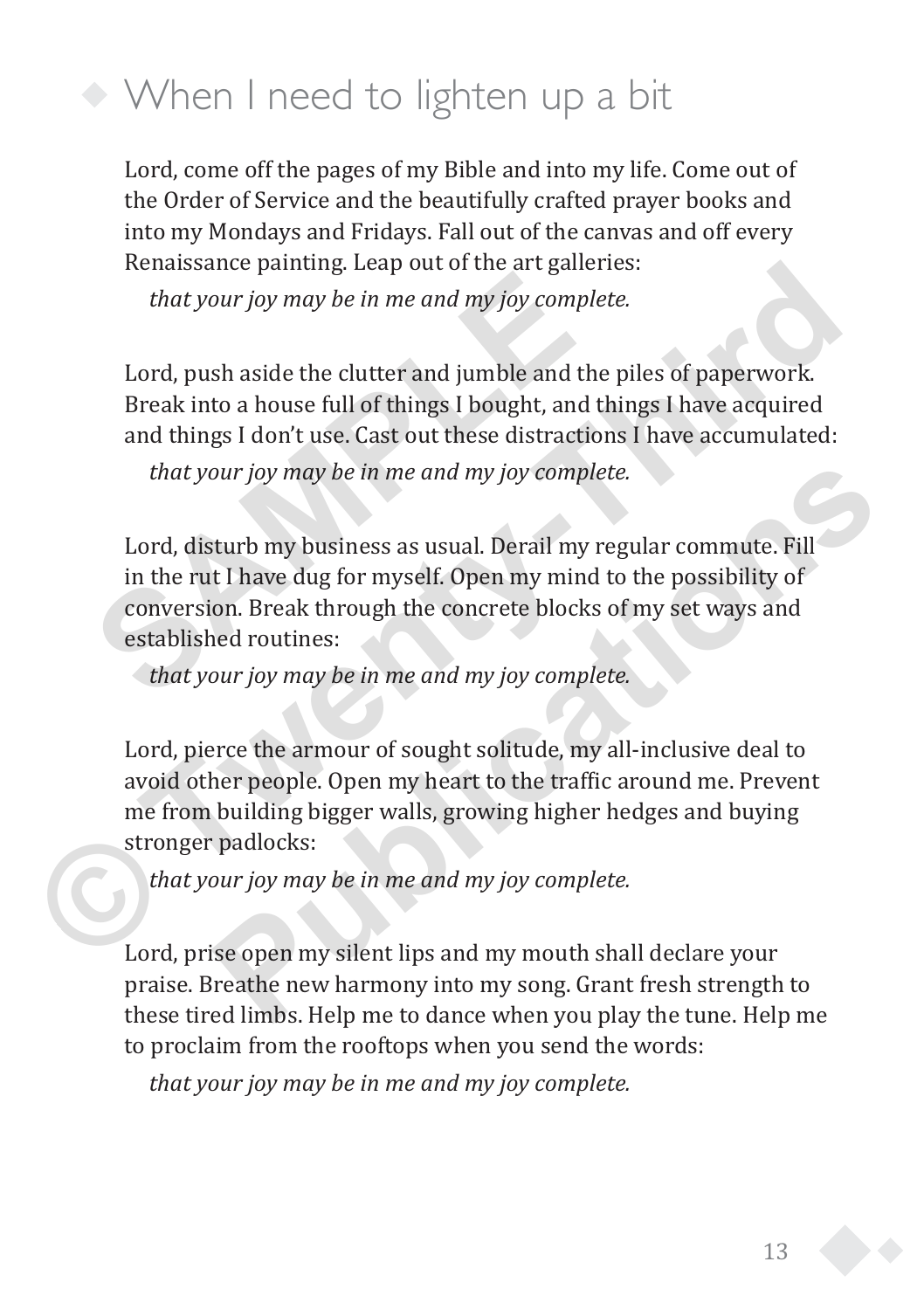Lord, open my tear ducts. Raise my gaze to the needs of others. Alert my eyes to a bigger world. Come into the upper room of my heart and break open the doors of self-infatuation. Propel me beyond myself:

*that your joy may be in me and my joy complete.* 

Lord, crease the smooth skin of my face into laugh lines. Reveal to me the joy of Mary's "Let it be done to me" which awoke in her the Magnificat. May your joy spill out of me like it did from the shepherds at your birth, from St. Philip Neri, St. Thomas More and St. Vincent de Paul:<sup>11</sup> Lord, crease the smooth skin of ny face into laugh lines. Reveal<br>to me the loy of Mary's Let it be done to me<sup>2</sup> which a woke in her<br>the Magnificat. May your joy spill out of me like it did from the<br>shepherds at your birth Lord, crease the smooth skin of my face into laugh lines. Reveal<br>to me the joy of Mary's "Let it be done to me" which awoke in her<br>the Magnificat. May your joy spill out of me like it did from the<br>shepherds at your birth,

*that your joy may be in me and my joy complete.* 

I have said these things to you so that my joy may be in you, and that your joy may be complete. **Publications and these things to you so that my joy may be in you, cour joy may be complete.** 

 $John 15:11$ 

Personal reflection

• What does it mean to be joyful?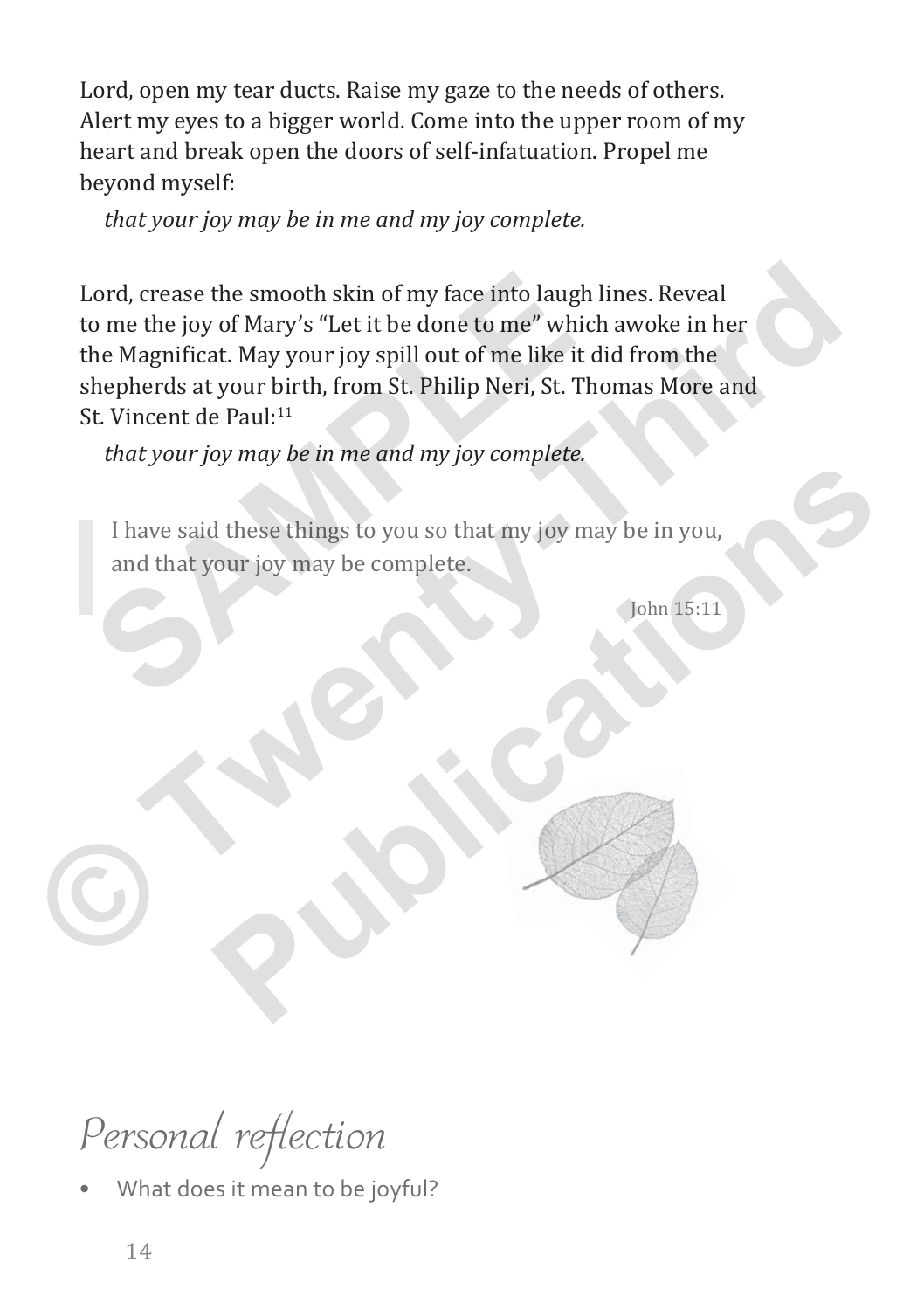#### ◆ Prayer for a community at the beginning of the week

God our Father, at the beginning of another week. help us to remember why we are here and not to be tempted away from our mission by what is expedient. Help us to remember especially our mission to those who are vulnerable and marginal. those who most need our help.

As we look ahead to another week. we pray for the intentions of the community for the grace to meet the particular challenges we face. for the generosity to remember the needs of others, to make room for each other. Let us never become so busy that we overlook the human need in front of us: that we look after the brother or sister in our midst who is struggling, who needs to be carried for a while. help us to remember why we are here<br>
and not to be tempted away from our mission<br>
by what is expedient.<br>
Help us to remember especially our mission to those<br>
who are vulnerable and marginal.<br>
those who are vulnerable and m help us to remember why we are here<br>
and not to be tempted away from our mission<br>
by what is expedient.<br>
Help us to remember especially our mission to those<br>
who are vulnerable and marginal,<br>
those who most need our help.<br> no most need our help.<br>
ok ahead to another week,<br>
for the intentions of the community –<br>
race to meet the particular challenges we face,<br>
enerosity to remember the needs of others,<br>
room for each other.<br>
wer become so bus

#### Help us to be wise

in our use of authority,

to be civil and respectful in all our encounters.

#### And when disagreements arise

may we use patient dialogue, empathy and imagination to resolve our differences